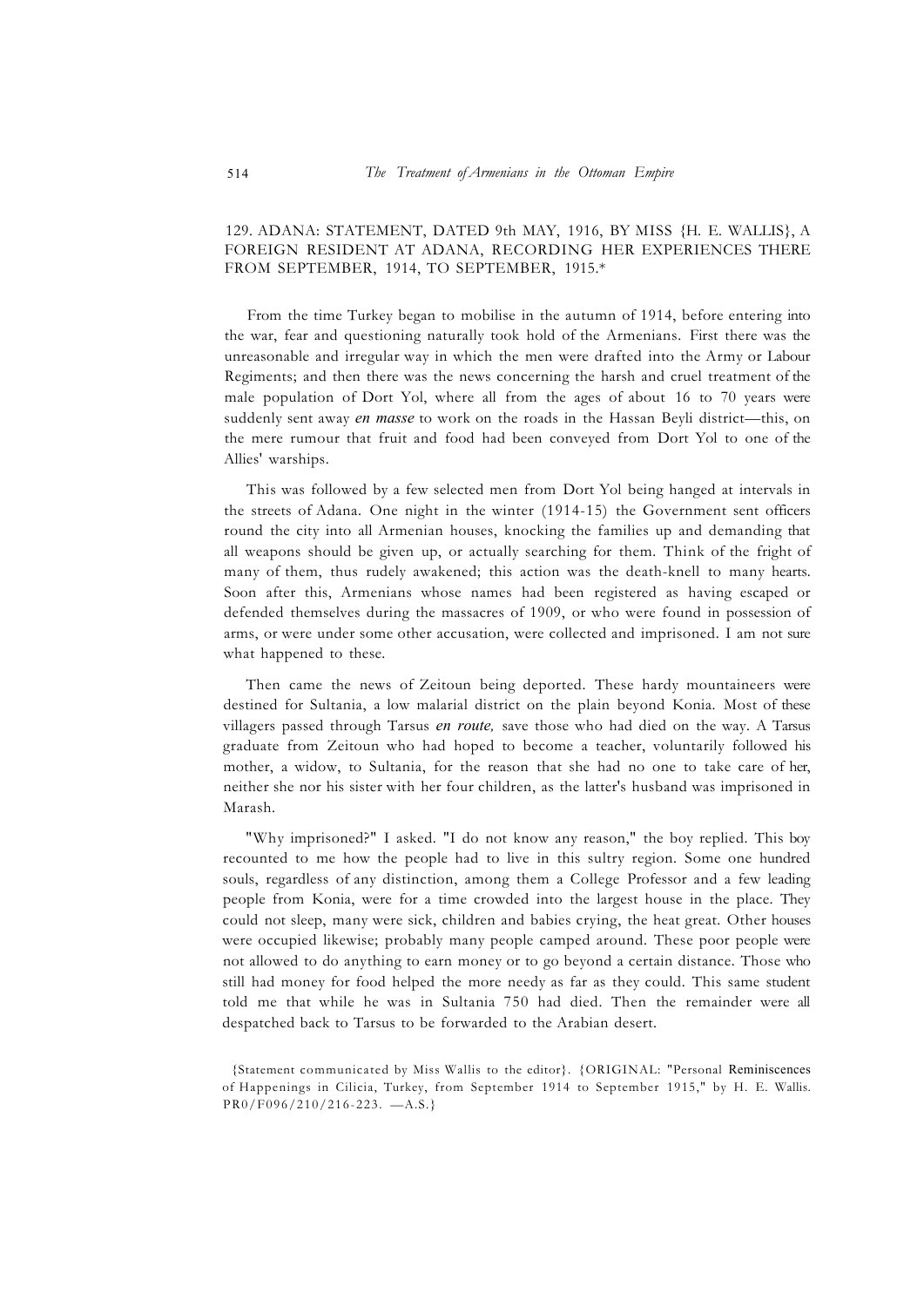I may say here that thousands and thousands of Armenians passed from the north over the Cilician plain, telling heart-rending stories of massacre or brutal treatment on the journey. Some mothers had given all the money in their possession to save their daughters from being violated. One said she had given 22 liras for a certain distance only. Poor women had to leave their babies and young children by the roadside; they were too exhausted to carry them any longer. The suffering of some in childbirth cannot be dwelt upon. One such, not of the poorest class, was thrust out of her house in when deportation began, and cruelly forced along the road. She died after two hours.

As long as I live I can never forget the camp I saw twice near Geulik station, not far from Tarsus. Here there were 10,000 to 15,000 Armenians awaiting further deportation towards the desert. They were in the broiling sun, with no shade or shelter save the rudest arrangements—anything that came to hand thrown over poles or sticks. There were all kinds of people and families of all ages, crowded together within a certain radius, beyond which they might not go. They looked scorched by the sun, their clothes were fast wearing out, and there were poor little children, boys and girls, taken from school, with simply nothing to do but await their fate, which mercifully they could not realise as the adults could. There was a stream of water a little distance off, and if only it had been clean it would have been a boon. It was used for rinsing clothes as well as drinking. There were no sanitary arrangements whatever, and the air was impregnated with foul odours. We witnessed all this from the train, which drew up at the station alongside the camp. The Government would not allow any help in money, food, or medicine to be given; if they knew of anyone so doing, they stopped it. In Tarsus, Mrs. {Christie}, who was working among the refugees all the time, trying to show sympathy and give help in any little way possible, was stopped at last. But I must go back to Adana.

As the Armenian men of Adana were drafted into the Army or Labour Battalions, and the Armenian shops were robbed at pleasure without payment, great numbers of families did not know where to look for food, and even the wealthier business men were beginning to see destitution looming ahead.

I think it was at the end of April (or May) that some thirty picked families (few of them particularly wealthy) were ordered to leave their homes for an unknown destination. This looked like the beginning of deportation; but owing, as we had reason to believe, to pressure being put on the Government at that time by the American Ambassador, who did his utmost to save Adana, Tarsus and Mersina from deportation, all these families save a few young men were allowed to return to their homes within three weeks. No one could understand this strange transaction, but fresh hope awoke in people's hearts. It was short lived.

Circumstantial stories of all kinds of oppression and cruelty in one place or another kept arriving day after day, but no one even then could foretell what exactly was coming or what special fate was in store for themselves. Gradually the people became hopeless. All hearts were sorely tested, but those that knew their God proved their strength and peace in Him. Some were enabled to go farther—to cast themselves upon God's will and accept this cup of suffering (so imminent) as from the Father's hand. Oh, those were terrible days of suspense and heart-strain. In my house, in a Greek quarter, I was able to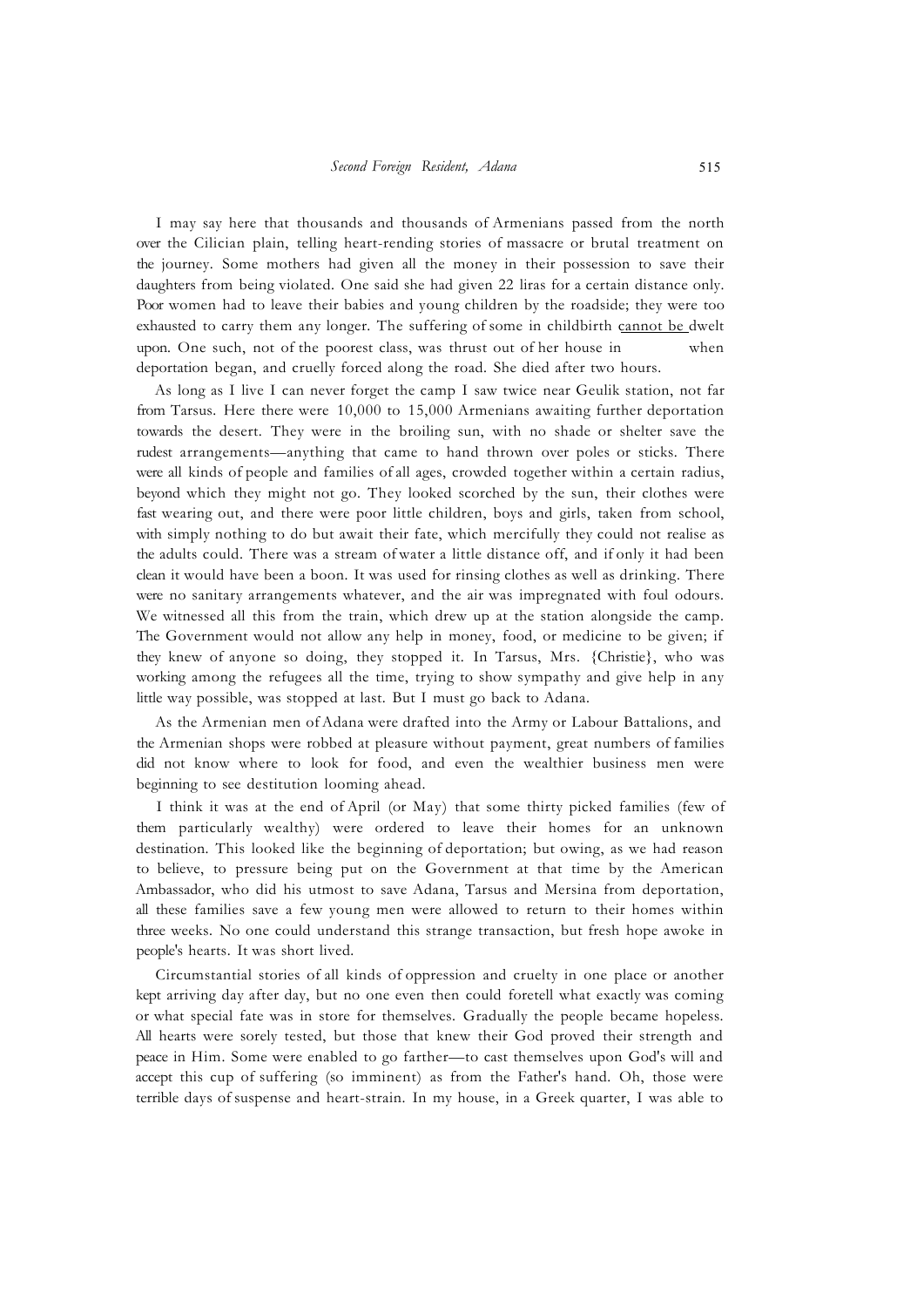give room to a family I had long known. The wife had been a Bible Woman in the city for twelve years; the son was a graduate of the college, and there were two daughters one a teacher and the other just graduated from the American school. The husband had care of the Protestant church buildings, and he used to bring back the news daily from the market. Many were the prayers which went up to God from this dear woman and others who sought to comfort the people. Never before had so many meetings been held in the poor city homes among the women, who crowded outside the doors if there was no room inside. Fifty, sixty or eighty were quite usual numbers. The church services also were unusually crowded, and God granted new life to many hearts, especially among the young men remaining.

Then the orders for the deportation of Adana came. The people, of course, did not know what to do with their things, while those who lived from hand to mouth had not the wherewithal to get food even to start with, let alone other necessities. What could be sold was sold, but the things went for a mere nothing, except in a few cases, where goods were bought to befriend and help the sellers. The Missionaries had not money to spare to buy, with all the numbers beseeching help. Those who could sell nothing had to leave all their belongings and stores save what they could carry with them. One Armenian preacher who was constantly appealed to at this time, from morning until night, by the distracted multitude—asking whether their names were called yet, what was to be done, and so on—expressed the situation thus: "It is as if the people were drowning in a sea of trouble and each one were trying to catch at a straw to save himself."

To give an example of the stony-hearted attitude of the Government official in charge of this work of deportation, I may cite the case of a young man of good mental ability, who for many years had been teaching and helping the blind in many ways. Through spinal disease he had become very badly deformed and could not walk. He was taken down to the Sarai in a bath-chair, hoping to elicit pity and not be cast adrift with his deaf mother, whom he supported. The only answer he received was: "Get out with you and be gone; the sooner the better." Some money was given to this crippled young man, but long before reaching Aleppo he had spent all on conveyances.

Another instance of the inhumanity of man towards his fellows in suffering, of which we have since heard and read over and over again until our hearts can bear no more, was the treatment accorded to, and pity withheld from, the Armenian people from all regions who were being transported by railway during the great heat. They were packed like cattle, and as train after train passed through Adana station, the people cried out for water and thrust out their hands beseechingly, but to no avail, although water was actually at hand. No one must show them any mercy. This we heard from witnesses living near the station, who said that they could not endure the sight, and did not know how to remain where they were. When some of our special friends were starting, at the station, one of our party, Dr. {Haas}, tried to give a basket of grapes to a family, but was not permitted. What happened to the crowds after they reached Aleppo we did not then know. From our deported Adana people there came piteous messages for money, as the

<sup>{</sup>For "our party, Dr. {Haas}," read "the missionary party, Dr. Haas."}